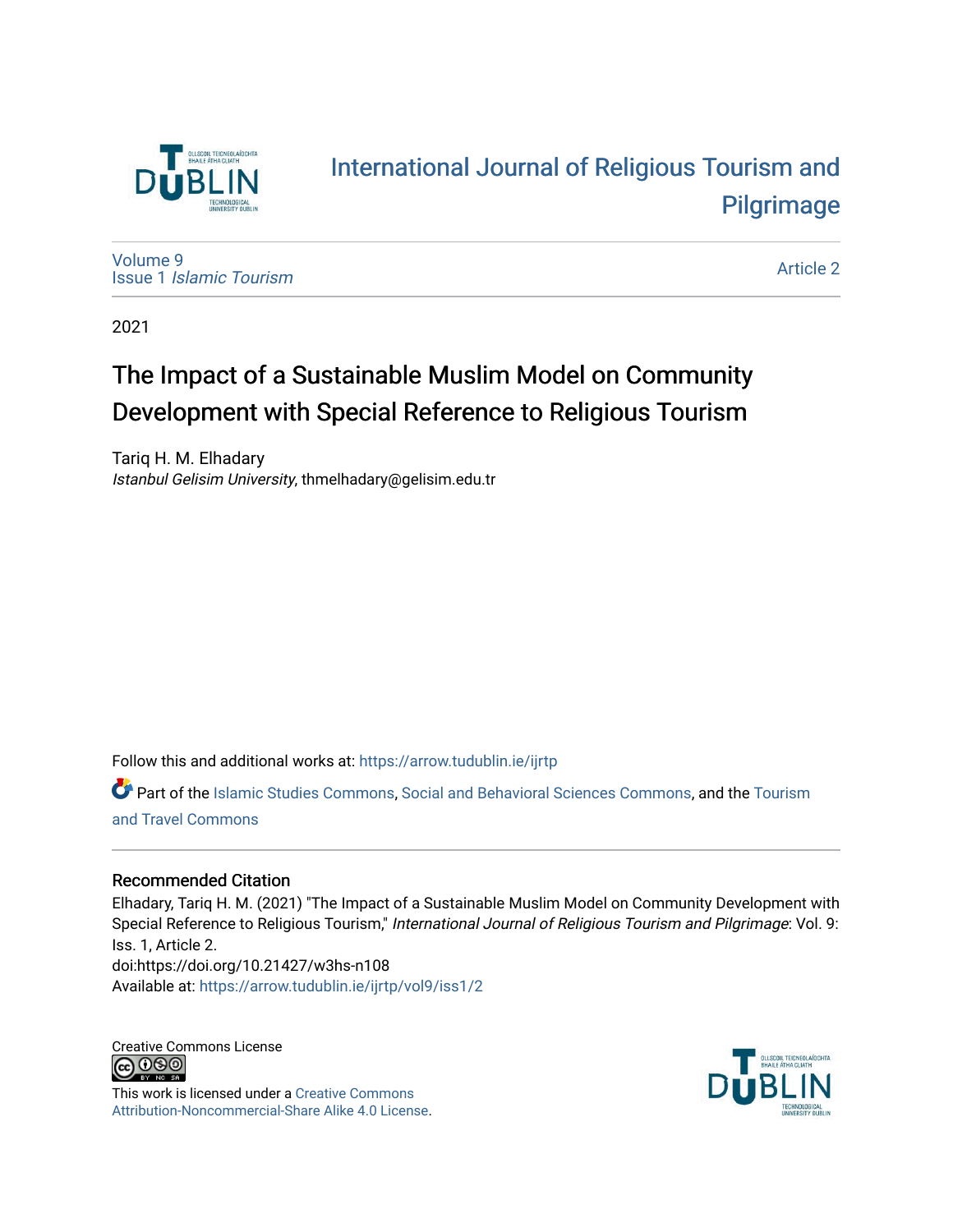# **The Impact of a Sustainable Muslim Model on Community Development with Special Reference to Religious Tourism**

#### **Tariq H. M. Elhadary**

Istanbul Gelisim University thmelhadary@gelisim.edu.tr

> This paper uses the descriptive qualitative approach to answer questions about how a Sustainable Muslim Model (SMM) could work as a new approach to developing and sustaining communities. This study embraces the textual analysis method to examine the prevailing published research in the context of sustainability and community development. A number of scholars have approved this textual analysis method as a tool to study religious texts.

> The purpose of this paper is to give an overview and discuss the status, issues and challenge of community development in tourism. As religious tourism is gaining more ground over time, the need to develop religious tourism sustainably and thus protect tourism communities, has become a priority. Developing and sustaining religious tourism almost always becomes a primary interest and priority for concerned communities. The religious virtues which form the cultural values of Muslim communities affect this crucial issue as they dovetail with the affective domain of sustainability awareness. This study explores the Qur'anic verses and Islamic teachings which urge Muslims to design and build communities in general and religious tourist sites in particular in a highly sustainable way.

> The results of this study indicate that the SMM can be applicable to Muslim and non-Muslim communities in maintaining sustainability while developing tourism communities. The role of Islamic religious tourism in developing environmental, cultural and economic sustainability is highlighted in a variety of Islamic teachings. The study finds that the appropriateness of the aforementioned teachings are highly relevant to current sustainability issues.

> This study presents for the first time the Sustainable Muslim Model (SMM) as new approach to deal with community development. The discussion presents a wealth of original research and source material, it illuminates and clarifies the concept of *Khairyyah* (goodliness / charitable), which, the literature argues, is central to an understanding of how sustainable tourism development can be implemented from an Islamic point of view.

> **Key Words**: sustainability, the sustainable Muslim model (SMM), Islamic teachings, Qur'an, community, khairyyah, goodliness

## **Introduction**

Several types of communities have been identified by the social sciences: community as place, community as relationship, and community as collective political power (Suttles, 1972; Gusfield, 1975; Heller, 1989). For all these types of community, there is a process to improve the quality of community life as defined in terms such as 'community development', 'community building' and 'community organisation'. The central mechanism in this process is the participation of individuals in voluntary organisations that produce collective and individual goods. These groups include neighbourhood organisations, professional societies, self-help groups, religious groups such as local mosques, political parties, advocacy organisations, or unions (Chavis & Wandersman, 1990).

The sustainable Muslim model (SMM) aims at making the tourism experience more positive. Such positive experience develops the impression of Islam from all perspectives: acceptance of other, hospitality, warm reception and welcoming without violating Islamic customs and traditions and with adherence to the rituals of the Muslim community. The (SMM) is a

*'frame' which refers to a knowledge structure or structured set of elements drawn from the Qur'an and Hadith conceptual domains and consisting of encyclopedic knowledge associated with the Qur'an and Hadith code of ethics* (El-Hadary, 2008:69)*.*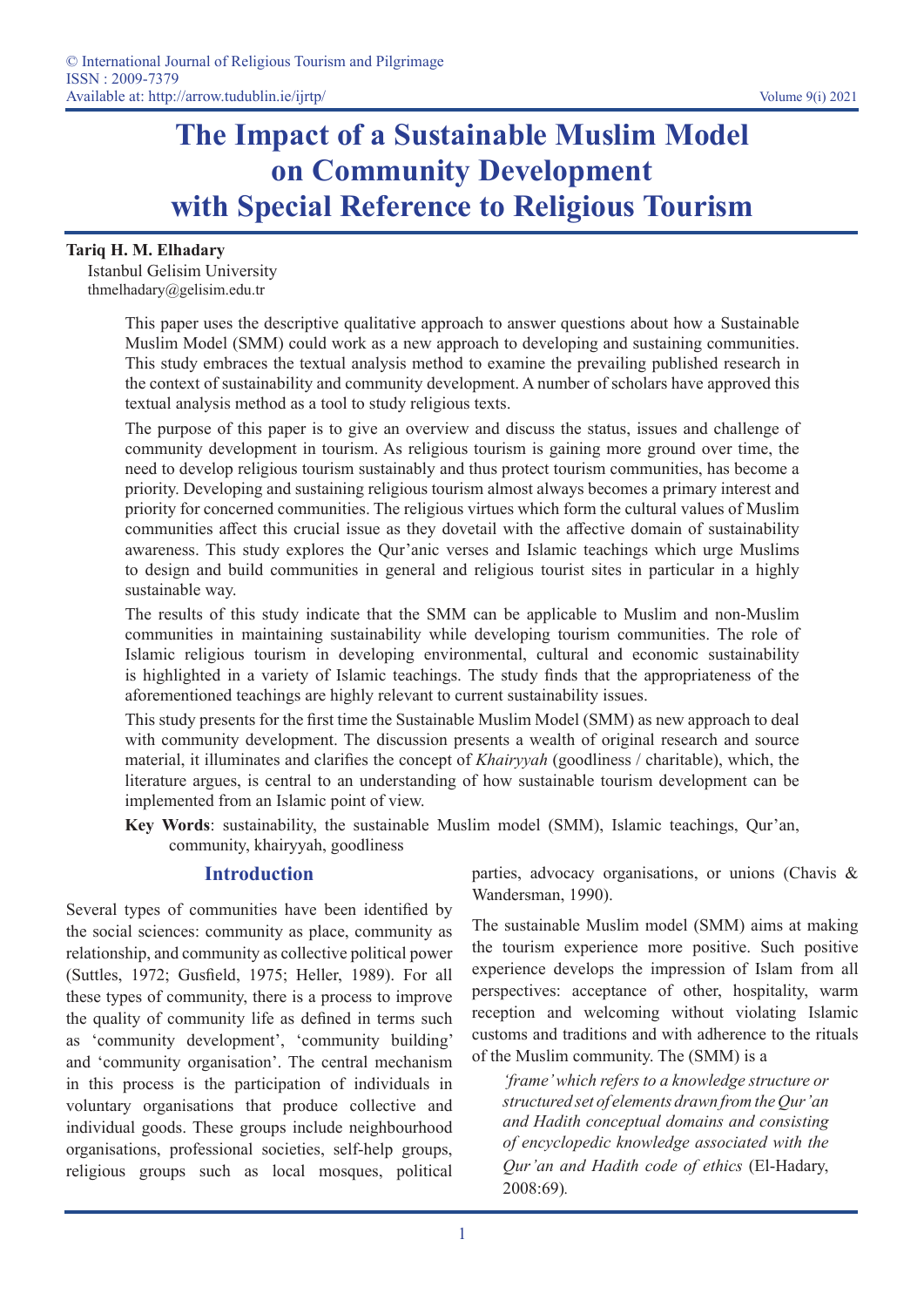The human factor is an appealing touristic element in most tourist attractions; it is part of the tourism service because tourism is a human activity in the first place. The tourism provider is human - the first to meet up with tourists in tourism sites. That is why it is a must to develop tourism in communities which accept tourism idea and thought despite the potential cultural differences between tourists and the host country. Therefore, we should prepare the host community and the local people to accept and even embrace tourism activity. In addition, local people have to get involved in tourism and gain benefits such as tourism revenue so that they appreciate tourism and are enthusiastic to participate. Here the need arises for local communities which are involved in tourism and accept the other who is completely different regarding customs and traditions, religion, rituals and almost everything. The Sustainable Muslim Model ensures long term sustainable benefits for the environment, society and economy. In fact, it works towards the protection and preservation of natural resources, culture, heritage and local community. We shouldn't go without saying that all religions tackle this kind of goodliness in their teachings, however, for the sake of research purposes and brevity I will present the concept in light of Islamic teachings. I will attempt to shed some light on the Islamic spiritual, social, political, and economic aspects of tourism sustainability.

Richards and Hall state that human communities represent both a primary resource upon which tourism depends, and their existence in a particular place at a particular time may be used to justify the development of tourism itself. In light of this, communities can be a basic reason for tourists to travel, to experience the way of life and material products of different communities. Communities also shape the 'natural' landscapes which many tourists seek to consume (Richards & Hall, 2000). There is a multitude of citations from the Qur'an and Hadith which emphasise the importance of communities and set an ideal prototype of how to keep them intact, sustainable and even prosperous.

It is important to note that a holistic approach to sustainability requires that the continuing / improved social, cultural and economic well-being of human communities is an integral component of environmental renewal (Richards & Hall, 2000). This equates within notions of sustainable tourism; without community sustainability, tourism development cannot be expected to be sustainable. Hence, the role of community is crucial when it comes to tourism sustainability. In the same vein, Taylor argues that the concept of community involvement in tourism development has moved nearer to the centre of the sustainability debate (Taylor, 1995).

### **Methodology**

In this paper, I use a descriptive qualitative approach to answer questions about how SMM could work as a new approach to develop and sustain communities. I have not found experimental and quantitative methods to be sufficient on their own in explaining the phenomenon I wish to study. As a result, I have implemented qualitative research as a mode of inquiry. This qualitative research is a scientific method of observation to gather non-numerical data (Babbie, 2016) and I embrace the textual analysis method to examine the prevailing published research on the topics of sustainability and community development. A number of scholars have approved the textual analysis method as a tool to study religious text and particularly the contextual meanings and associations of a particular issue, for instance, in the case of this study it is tourism community development (Karcic, 2006; Martin, 1982).

This type of research

*refers to the meanings, concepts, definitions, characteristics, metaphors, symbols, and description of things ...* [and not to their] ... *counts or measures* (Berg *et al*., 2012:12)*.* 

This type of research deals with 'why' and 'how' a certain phenomenon may occur rather than 'how often' (Berg *et al*., 2012).

Reflecting on validity, this is not seen as an issue in the current paper as the selected Qur'anic verses lend themselves to straightforward exegesis, thus almost excluding the rendering of different interpretations. Moreover, the Islamic Hadith which are cited are from the most authentic books of Hadith and thus, they are the most commonly used by Muslim scholars (Shawkani, 2008).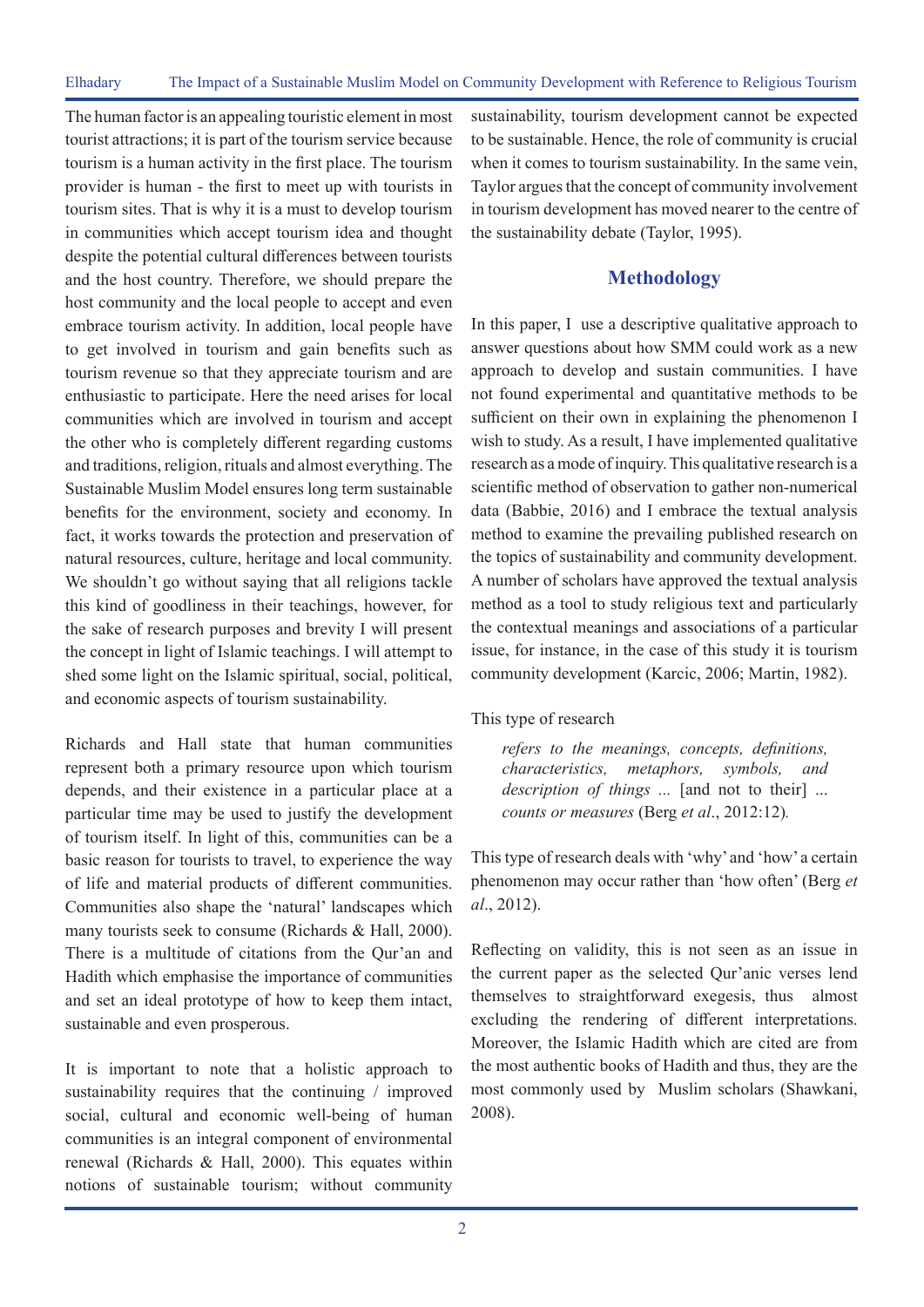#### **Sustainable Islam**

There is a need to raise awareness of the Islamic concept of goodliness in the collective minds of Muslim Communities by highlighting the related Islamic teachings drawn from the Qur'an and Hadith which in themselves will help enrich the context of the tourist's experience in Islamic religious sites.

I would like to emphasise here how the concept of goodliness in Islam is related to tourism sustainability in general and the sustainability of religious tourism in particular. The concept of goodliness in Islam is directed mainly to the protection, maintenance, and preservation communities. We need to protect and develop communities to keep them sustainable. In this direction, if we highlight the concept of goodliness and make people aware of its religious impact we can help protect and develop communities and consequently we keep tourism cites and religious tourism cites sustainable. At its very simplistic level, sustainability entails improving people's lives and the lives of others around them.

The core interest of a sustainable Muslim is to improve their own life and the lives of those around them. How can this concept of improvement be achieved? Here is the action plan proposed by the author:

- The Islamic Concept of *Khairyyah* (Goodliness) (Planting trees)
- Responsibilities towards fellow human beings (being a good neighbour and good companionship)
- *• Shura* (mutual and group consultation) as a scenario of solidarity
- The role of human as a vicegerent on Earth
- Keeping the environment clean
- No tolerance for mischief making
- Removing harmful things from the road
- Resources management (over-consumption is taboo)
- Charity
- *• Ihssan (*Excellence)

#### *A Sustainable Muslim Action Plan*

Islamic virtue is distinguishable from other exemplars of virtue as it combines the best of all models. A Muslim

loves goodliness for all people, and hates evil. They care about the affairs of their fellow humans because one who does not care about the concerns of Muslims is not one of them; they must be one who does not harm anyone else or anything, this is the human side of Islamic virtue. As for the divine side: when a Muslim does something good for people, or turns away from harming them, they do not ask for a price or something in return. He or she does good deeds for the sake of Allah. Therefore, this paper claims that a sustainable Muslim action plan is a manifestation of Islamic virtues.

*We feed you seeking Allah's Countenance only. We wish for no reward, nor thanks from you*  (Q76:9).

#### *The Islamic Concept of* **Khairyyah** *(Goodliness)*

*If the Hour starts to happen and in the hand of one of you there is a palm shoot or seedling; then if he's able to plant it before the Hour happens, then let him plant it* (Ibn Ḥanbal, 2012).

This Hadith embodies the essence of sustainable development and implements an intrinsic strategy for community development. It illustrates at best, Muslim contribution to their community development and shows their responsibilities towards their fellow human beings. Such responsibility epitomises the core of Islamic teachings where Muslims populate the earth not only in normal situations but also in the most difficult conditions.

This is typified in the concept of tree planting. This can affect environmental quality across all communities the world over. The tourism community will be positively affected by turning green. SMM looks at it from another angle. SMM holds that any type of work is a virtue in itself. If this understanding of work as virtue is embraced by tourism operators and stakeholders, tourism will flourish at all levels.

Planting trees is a renewable source of *hasanat* (Credit for good deeds, which Allah weighs up against one's bad deeds at the final judgement after death) and considered a source of charitable donation.

Anas b. Malik reported:

*The Messenger of Allah said: 'It is a charitable donation when a Muslim plants a tree or grows*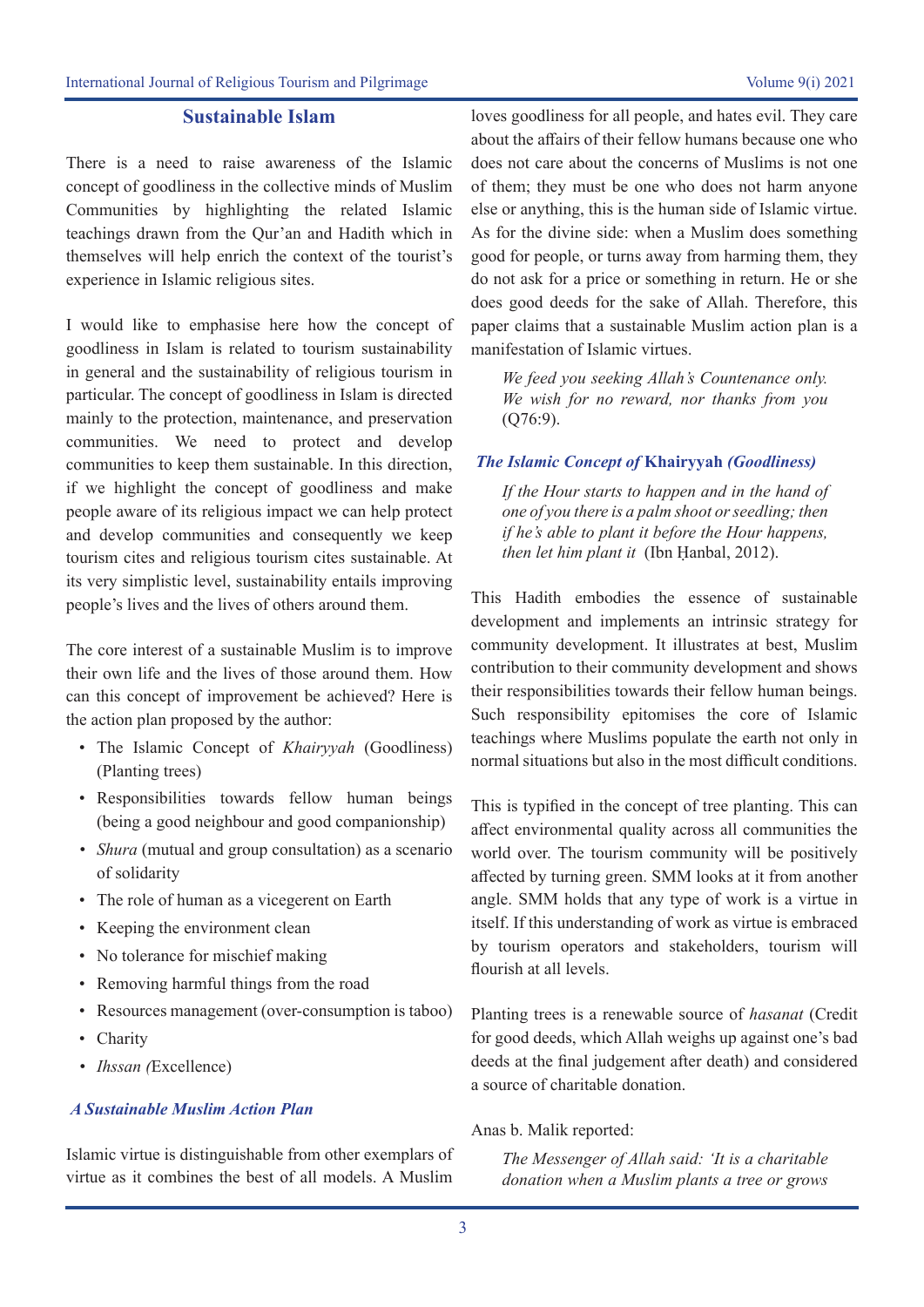*crops and the birds, humans or cattle eat from it'*  (Al-Bukhari, 2003, Al-Hajjaj, 2006).

Anas also reported that the Prophet said,

*If a Muslim plants a tree or sows seeds, and then a bird, or a person or an animal eats from it, it is regarded as a charitable gift (*sadaqah*) for him*  (Al-Bukhari, 2003).

Rendering all good to everyone and everything along with being good to neighbours are important keys to fraternal peace and communal harmony. Consequently, this will result in all community members uniting to sustain and develop their community. This community consolidation will foster tourism sustainability as a matter of course. Prophet Muhammad (PBUH) held this as an essential attribute of a believer on the Day of Judgment.

### *Responsibilities towards Fellow Human Beings (Neighbourliness and Good Companionship)*

History did not previously know a cooperative and compassionate society such as the Islamic community, which, in its bright ages demonstrated the time of companions and the followers (Afsaruddin, 2013). This was achieved in countries of Islam, and to this day many Islamic societies have mercy on the young, provide for the poor and orphans, and are based on various acts of righteousness and goodness. The following Qur'anic verse shows one of the basic codes of ethics which is cooperation. A society that is based on such principles follows the guidance of God:

*Help you one another in Al-bir and At-taqwa (virtue, righteousness and piety); but do not help one another in sin and transgression* (Q5:2).

Among the manifestations of this cooperation and compassion are appreciation of adults, their respect and their honour. The Prophet (PBUH) has shown that whoever does not have mercy and does not respect the little one is an exception to this society and is considered a corrupt member who is not fit to live in this compassionate society. He said:

*He is not of us who does not have mercy on the young, nor honour the elderly* (Albani, 1988).

He also said:

*A Muslim is a brother of another Muslim, so he does not oppress him nor betray him, and whoever was in need of his brother Allah will be in his need, and whoever brought his Muslim brother out of a distress, Allah will bring him out of the distresses of the Day of Resurrection, and whoever shields a Muslim, Allah will shield him on the Day of Resurrection* (Al-Hajjaj, 2006).

Islam seeks to establish a society that respects human values and virtues as it applies the laws of God, and in this way society turns into a coherent, and synergistic entity where all members of the society feel the importance of their roles. It is clear that Islam takes special interest in the neighbour concept, and considers it a justification for Islamic faith.

*'By Allah, he does not have faith!' It was said, 'Who is it, O Messenger of Allah?' The Prophet said, 'He whose neighbour is not safe from his harm'* (Al-Bukhari, 2003).

The message carried by Gabriel to Prophet Mohammed was crystal clear and the emphasis on neighbour and good companionship was highly recommended. Thus, Prophet Muhammad (PBUH) began to assume that a neighbour would have the right to be among the heirs of another neighbour.

The Prophet (PBUH) is quoted by his wife Aisha, as saying:

*Gabriel has continued to strongly recommend me to be kind to my neighbour until I thought that he would make him among my heirs* (Al-Bukhari, 2003, Al-Hajjaj, 2006).

Islam urges its followers to do charity to all neighbours, and made that a proof of the sincerity of faith. Islam has magnified the right of the neighbour, and God Almighty has recommended charity to neighbour in the Holy Qur'an:

*Worship Allah and join none with Him (in worship), and do good to parents, kinsfolk, orphans, the poor, the neighbour who is near of kin, the neighbour who is a stranger, the companion by your side, the wayfarer (you meet)* (Q4:36).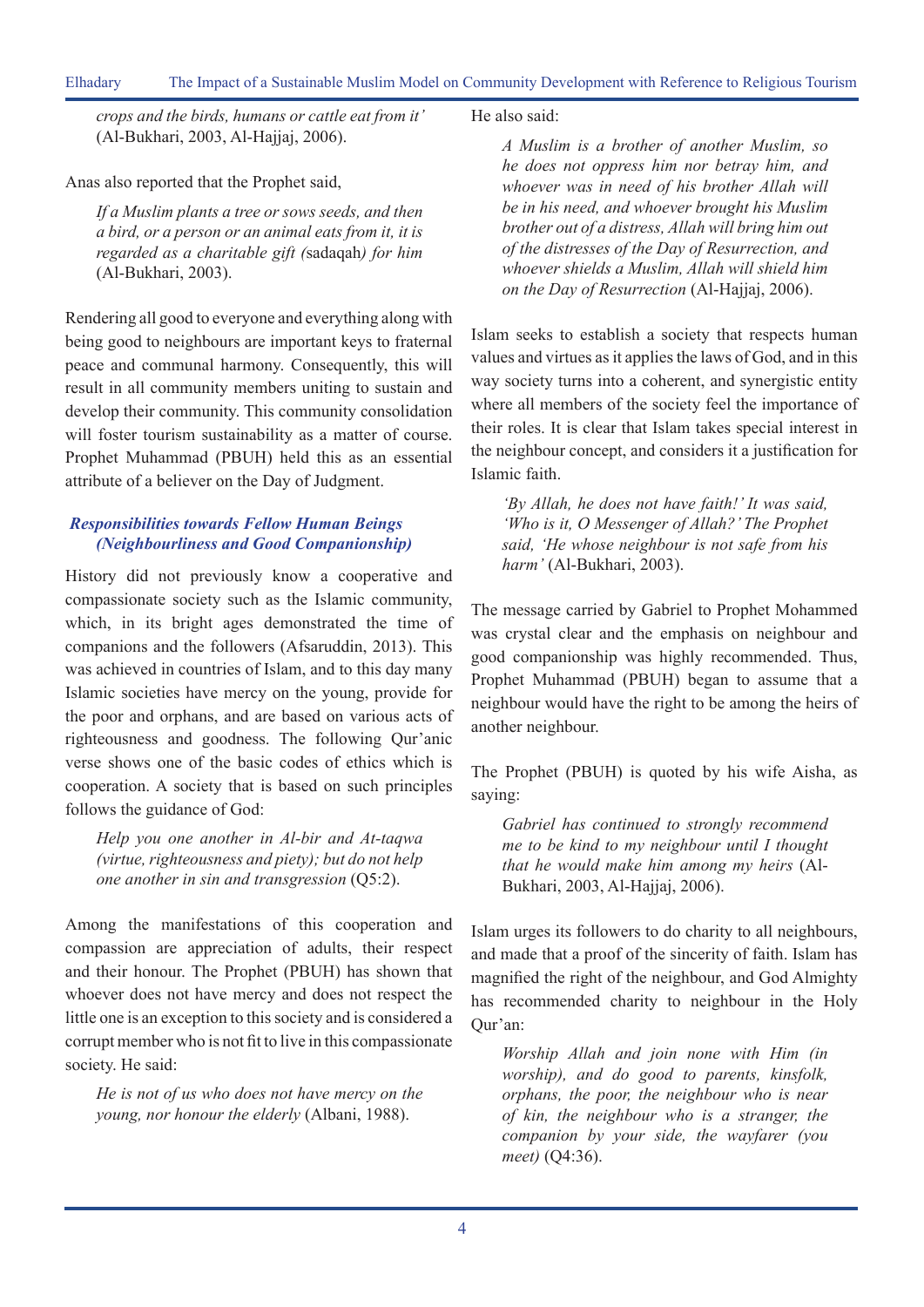#### International Journal of Religious Tourism and Pilgrimage Volume 9(i) 2021

The types of neighbour are three:

- A Muslim relative neighbour; he has the right to neighbourhood, kinship, and Islam.
- A stranger Muslim neighbour; he has the right of neighbourhood, and Islam.
- A non Muslim neighbour; he has the right of neighbourhood.

Again and again the emphasis on neighbours interweaves certain scenarios of solidarity, steadfastness, kindness, and team work which describe the sustainable Muslim at their best. Community development and tourism sustainability do not exist in broken communities where hatred rather than peace prevails! The Hadith are a strong indication of how Muslim communities should be built on love, kindness, and integrity. It is the right of the neighbour to receive love, kindness, and respect from his fellow neighbour, and vice versa. Such communities are bound to be happy and strong. Such communities are the most developed and the most sustainable, and the most hospitable to guests, visitors, and definitely tourists.

Ideally good Muslims should be constantly aware of neighbour relations. The concept has always been applied in Islamic religious tourism, namely, Hajj and Umrah. One can just imagine, if the three million who perform Hajj every year did not observe neighbour rights as illustrated earlier, the efficiency of Hajj procedures would be impossible. Going further, if this concept of neighbour relation (good companionship) is observed by tourism operators and stakeholders, tourism could develop in places it has never before reached.

Taking this a step further, in another Hadith, the Prophet links certain attitudes not only to being a good Muslim, but in fact to believing in Allah. One of these attitudes is this good-neighbourliness. The Prophet (PBUH) said:

*Anyone who believes in Allah and the last day let him be kind to his neighbour. Anyone who believes in Allah and the last day, let him be hospitable to his guest. Anyone who believes in Allah and the last day, let him say something good or be silent* (Reported Abu Shuraih Al-Khuzaie - see Al-Bukhari, 2003; Al-Hajjaj, 2006; Ibn Ḥanbal, 2012).

This Hadith highlights three main attitudes crucial for spreading love, peace, and gratitude among communities:

- Neighbourliness and good companionship,
- Hospitality to guests, and
- Speaking good or remaining silent.

It is the duty of neighbours to advise each other and to complement each other, so that love can spread among them. The advised must accept the advice with gratitude, and think well of the person who offered the advice, and thank them for their keenness and initiative.

We must review the rights of our neighbours and always remember the commandment of the Prophet (PBUH)

*if you do good to your neighbour you will be a believer.*

To elaborate on the issue of neighbours, we need to explain who is a neighbour? The neighbour is not restricted to the ones who live next door. It is broader than that. In fact, a neighbour is almost anyone in the community. The identity of neighbour can extend and cover class mates, work mates, people who daily commute with us on the bus, train, etc., neighbours in mosques, people in shopping malls, streets, and almost everywhere in the Muslim community. Hence, the concept of neighbour is crucial in Muslim dealings because it has a tremendous impact on communities as it covers almost everyone.

Therefore, maintaining good relationships with neighbours guarantees a healthy, peaceful, and cooperative attitude among all people in the community. This is how a sustainable Muslim can keep their community sustainable, protected and developed. Consequently, tourism sustainability, and religious tourism sustainability can be observed, and preserved.

### **Shura** *(Mutual and Group Consultation) as a Scenario of Solidarity*

*Shura* is one of the most important constitutional principles in Islam (Al-Raysuni, 2013). The system of good governance approved by Islam is based on the *Shura* principle. Acting and making decisions should be based on discussion and exchange of views. A number of factors illustrate the importance of *Shura* in Islam: firstly, the allocation of a *Surah* chapter in the Holy Qur'an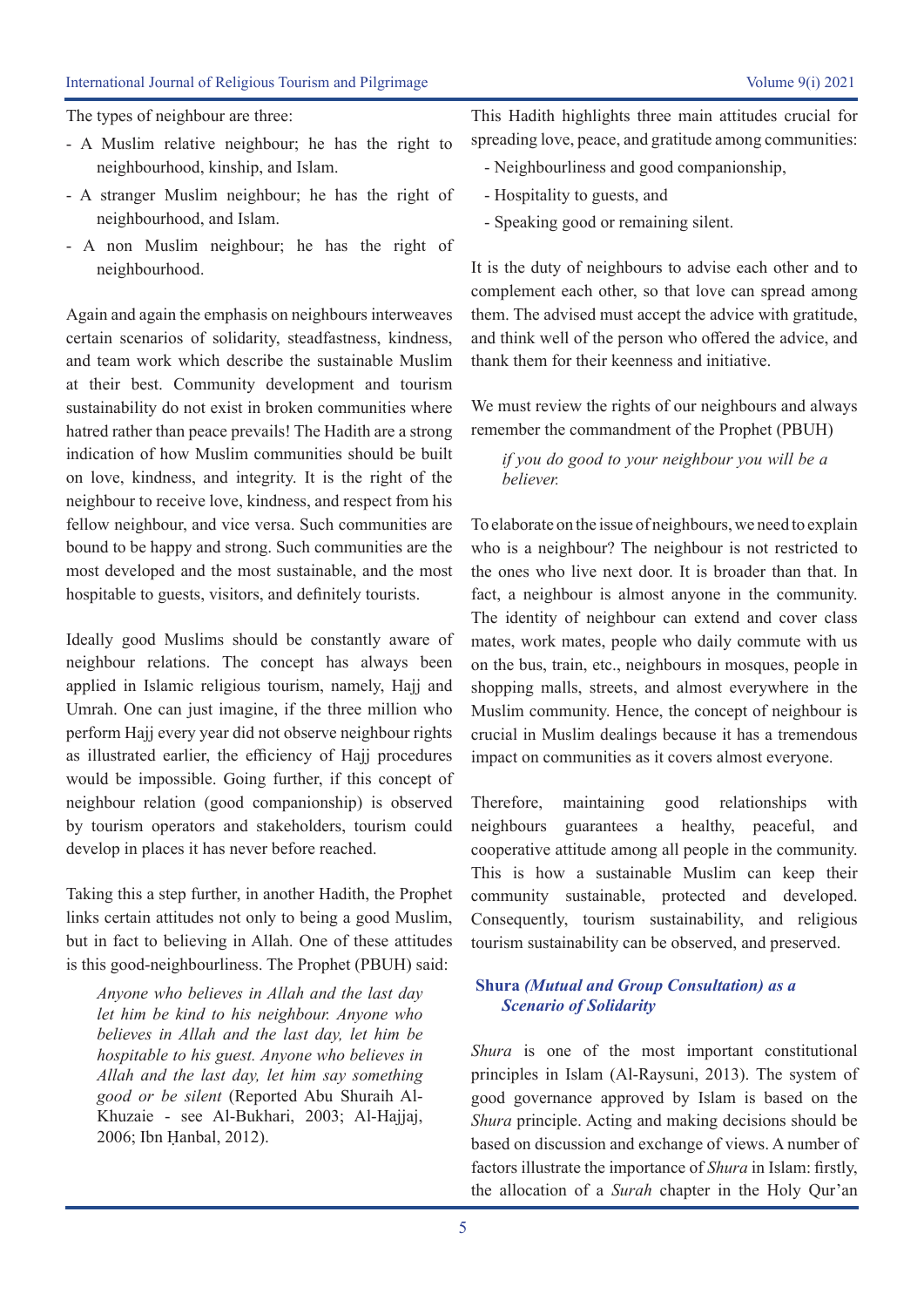known as *Surat Al-Shura*, secondly, making *Shura* one of the characteristics of believers who will win the approval of God and; thirdly, mentioning it after prayer and before zakat (almsgiving) is a sign of the greatness of *Shura* and its importance as a basis for Islamic rule (Habib, 1976).

*And those who answer the call of their Lord* [i.e. to believe that he is the Only One Lord (Allah), and to worship none but Him Alone]*, and perform As-salat (Iqamat-as-Salat), and who (conduct) their affairs by mutual consultation, and who spend of what We have bestowed on them* Q42:38.

*Shura* should also be also a basis for managing an Islamic nation's affairs and conducting its affairs and policy (Habib, 1976).

*And by the Mercy of Allah, you dealt with them gently. And had you been severe and harshhearted, they would have broken away from about you; so pass over (their faults), and ask (Allah's) Forgiveness for them; and consult them in the affairs. Then when you have taken a decision, put your trust in Allah, certainly, Allah loves those who put their trust (in Him)*  (Q2:159).

This important Islamic principle (*Shura*) can be taken as a basis to reach consensus regarding any issue, tourism or otherwise, or make a decision on a particular operation, development or change, and in this way we can minimise the risk of disunity among communities and tourism bodies.

It is noteworthy here to signal that the principle of *Shura* is mandatory for any community to prosper, develop and flourish. It is obvious that disunity ails any community and leads to its weakening and deterioration. Such political factor is significant for the sustainability of communities and their tourism sites. This clearly explains why Islam has signalled the *Shura* principle as one of its cardinal ones.

The applicability of *Shura* in tourism transactions and dealings has major potential. For the sake of argument, let's think about customer-firm dialogue and how each party can consult each other while planning trips details. This customer-firm dialogue exists in almost all sectors of tourism, however the practicality of applying *Shura*  principles needs further investigation.

#### *The Role of Human as a Vicegerent on Earth*

The following verse explore the role of the human as vicegerent on earth and their role in community.

*And when your Lord said to the angels, I am going to place in the earth a khalif, a vicegerent.*  (Q2:30).

*And He is the One who has made you vicegerents in the earth and exalted some of you over others in ranks, so that He may try you by in that which He has bestowed on you* (Q6:165).

*O Dawud (David)! Verily! We have placed you as a successor on earth, so judge you between men in truth (and justice) and follow not your desire, for it will mislead you from the Path of Allah. Verily! Those who wander astray from the Path of Allah (shall) have a severe torment, because they forgot the Day of Reckoning*  (Q38:26).

The logic of succession requires a person to be a natural extension of the prototype described in Qur'an in terms of thought and behaviour. God Almighty has delegated people to be His representatives on earth, and this delegation necessitates that humans should develop and prosper according to the Heavenly rules. This means that people should observe all the good commandments revealed by God. Therefore, Adam was the first sustainable person on earth! The principle of responsible stewardship extends to how one treats nature in general, whether trees, rivers, forests, soil or anything else on the earth. Prophet Muhammad (PBUH) narrated great virtues about planting trees and encouraged his followers to plant trees. Even in a state of war, he prohibited Muslims from cutting down trees or plants. The following Hadith describes the ideal vicegerent, the Prophet, who is the true manifestation of all the virtues in the Qur'an:

*I said to Aisha, 'O mother of the believers, tell me about the character of the Messenger of Allah (PBUH).' Aisha said, 'Have you not read the Qur'an?' I said, 'Of course.' Aisha said, 'Verily, the character of the Prophet of Allah was the Qur'an'* (Al-Hajjaj, 2006).

#### *Keeping The Environment Clean*

The general dispositions that support individual sustainability are awareness, motivation and the ability to engage in intentional self-development. In addition,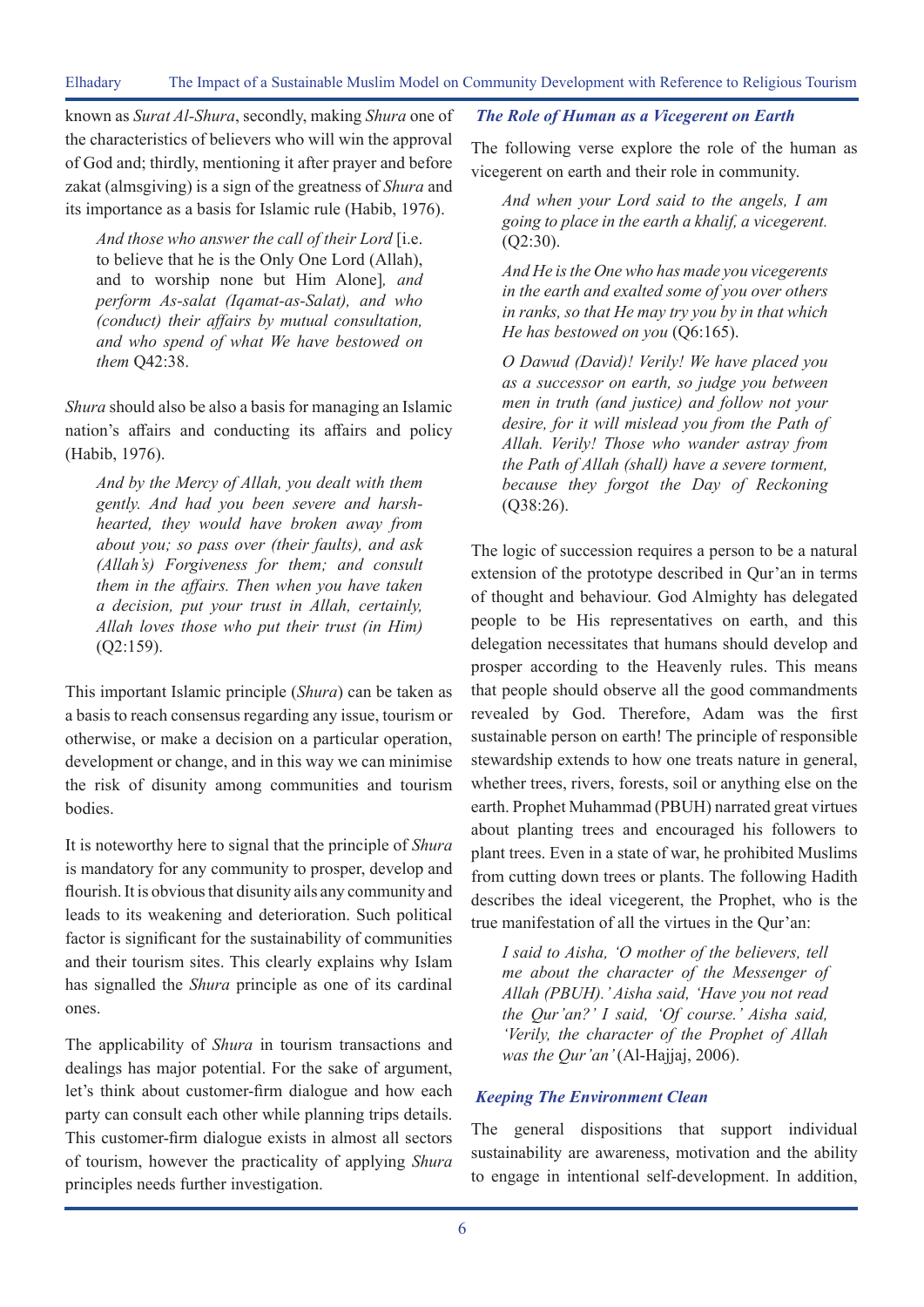individual sustainability includes having a welldeveloped and proven value system that recognises the interconnectedness of global biological systems and our rightful place in the natural world (Pappas, 2012). The Prophet warned,

*Beware of the three acts that cause you to be cursed: relieving yourselves in shaded places (that people utilize), in a walkway or in a watering place' (Albani, 1988).*

The Prophet (PBUH) also said,

*Removing harmful things from the road is an act of charity (sadaqah)* (Albani, 1988).

The previous two Hadith call for environmental preservation: it starts with the simple act of relieving oneself in public and it can be extended to mean throwing any kind of waste in places which are not allocated for that particular purpose. In the same vein, removing harmful things from the road is considered very good and can be seen as an act of charity. One can just imagine our tourism communities free of litter and blessed by people who remove all kinds of dirt from the roads. These are two simple acts but can help the sustainability of our communities which includes tourism communities.

#### *No Tolerance for Mischief Making*

Mischief making and corruption are unforgivable crimes as they destroy societal peace, spread hatred and undermine the advancement of society. Therefore, the focus in the Qur'an is on the fact that the primary person responsible for corruption is oneself, as shown in the following verse:

*… And seek not mischief in the land. Verily, Allah likes not the* Mufsidun *(those who commit great crimes and sins, oppressors, tyrants, mischiefmakers, corruptors)* (Q 28:77).

*… And reduce not the things that are due to the people, and do not commit mischief in the land, causing corruption* (Q11:85).

On the other hand, we see that fighting corruption and dealing with spoilers with absolute firmness and determination ensures the fair distribution of wealth and multiplies the feeling of a person's affiliation with society. Consequently, people work to preserve their communities and the environment because this stems from personal satisfaction with the quality of life that society provides.

There are many types of crime. These range from throwing rubbish on the street to bank crime, seizing public money or evading taxes to not caring about the environment, following procedures that cause increased levels of desertification to not employing healthy methods to get rid of toxic waste, which may cause people to lose health security. The following verse states that all the evils and harm inflicted upon earth are done by humans.

*Evil (sins and disobedience to Allah) has appeared on land and sea because of what the hands of men have earned (by oppression and evil deeds)* (Q30:41).

People still have the power to eliminate corruption, disasters, etc. by believing in God and abiding by His commandments to protect our earth.

*Corruption has appeared throughout the land and sea by* [reason of] *what the hands of people have earned so He may let them taste part of*  [the consequence of] *what they have done that perhaps they will return* [to righteousness] (Q30:41).

In avoidance of mischief, a person is advised to focus on trust. The word 'trust' is broad in meaning, accommodating all acts of deeds and worship. Trust should govern relationships between people, and every violation or negligence of trust or responsibility that is incumbent on individuals is a stark betrayal of trust.

*Those who are faithfully true to their Amanat (all the duties which Allah has ordained, honesty, moral responsibility and trusts) and to their covenants* (Q23:8).

*Every one of you is a shepherd and is responsible for his flock. The leader of people is a guardian and is responsible for his subjects. A man is the guardian of his family and he is responsible for them. A woman is the guardian of her husband's home and his children and she is responsible for them. The servant of a man is a guardian of the property of his master and he is responsible for it. No doubt, every one of you is a shepherd and is responsible for his flock* (Al-Bukhari, 2003).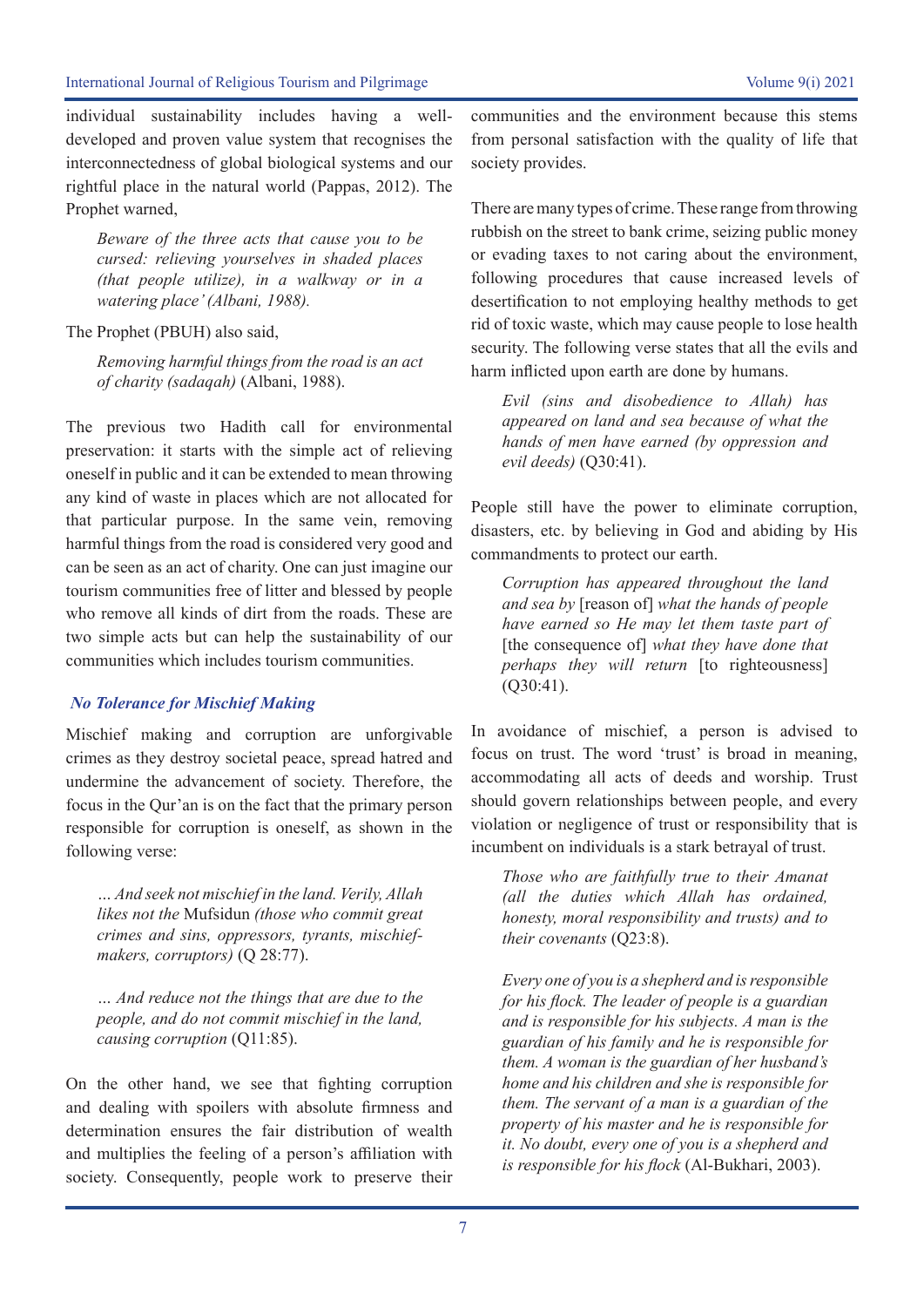#### *Mercy and Kindness*

Almighty Allah made the religion of Islam, a religion of mercy, ease, moderation, forgiveness and self-control. Prophet Muhammad (PBUH) was sent as mercy to the whole of creation; and he is full of compassion and kindness. There are several traditions from Prophet Muhammad (PBUH) which prove that he was merciful and that Almighty Allah gifted him as a mercy for His servants. Mercy holds a primary place in Islam and high moral values are set in our religion. Many of the narrated traditions tell us that, an act which may look very insignificant can have great virtues in it. Also, as believers we see the small gestures of kindness in life as reflections of faith: whether a smile on the face, or picking something off of the street; helping a person with a disability, etc.. these acts are seen as a reflection of faith. Let's consider the charity of mercy in the following Islamic teachings.

#### The Prophet (PBUH) said,

*The believer is not he who eats his fill while his neighbour is hungry* (Albani, 1988)*.* 

*Oh Prophet of God, teach me something which will benefit me. He said, 'Take what is bothersome out of the paths traversed by Muslims' (Al-Hajjaj, 2006)*

#### The Messenger of Allah (PBUH) said:

*Faith has seventy-something [or sixty something] branches. The highest branch is the declaration that is 'There is no deity but Allah. 'The humblest of which is the removal of harm from a public path, and modesty is a branch of faith (Al-Hajjaj, 2006).* 

#### *Resources Conservation (Avoiding Over-Consumption)*

The Prophet passed one day by Saad ibn Abi Waqas while he was performing wudu ablution (ritual cleaning of body parts in preparation for prayer). The prophet asked Saad,

*'Why is this wastage?' Saad replied 'Is there wastage in wudu also?' The Prophet said, 'Yes, even if you are at a flowing river'* (Ibn Ḥanbal, 2012).

Asked about what the Prophet used to do in his house, the Prophet's wife, Aisha said that he used to repair his shoes, sow his clothes and used to do all such household works done by an average person.

#### The Prophet said,

*'Whoever kills a sparrow or anything bigger than that without a just cause, Allah will hold him accountable on the Day of Judgment.' The listeners asked, 'O Messenger of Allah, what is a just cause?' He replied, 'That he will kill it to eat, not simply to chop off its head and then throw it away'* (An-Nasa'i, 2011)*.*

The Qur'an urges Muslims to protect and preserve the environment, and Islam considers this a religious duty. God Almighty has commanded us to deal with the environment as a public property - a Muslim must preserve its components, wealth, and resources. If a person does not fulfil their duty towards the preservation of the earth's resources they may harm the environment and consequently the people of the earth. God made humans as successors on earth, and the earth is a trust that they must protect. Both the Qur'an and the Hadith emphasise the importance of the preservation of the environment and not harming it in any way. Any kind of damage in all its forms to the environment is strictly forbidden.

#### Dawud ibn Ali reported:

*Umar ibn al-Khattab said, 'If a lost sheep under my care were to die on the banks of the Euphrates, I would expect Allah the Exalted to question me about it on the Day of Resurrection'*  (Al-Asfahani, 1996).

Removing harmful things from the road doesn't only mean the object which hinders, impedes or stops smooth movement. It means removing all kinds of obstacles, in other words, facilitating the lives of others, especially guests, of course the tourism industry benefits the most from this attitude. This principle can be applied at all levels in tourism operations and stakeholder circles. The logo and motto of sustainable Muslim is zero obstacles.

### *Charity*

#### Allah's Messenger (PBUH) said,

*Charitable donation is incumbent everyday on every joint of a human being on which the sun rises. It is charity to decide with justice between two men. Helping a person to mount a riding*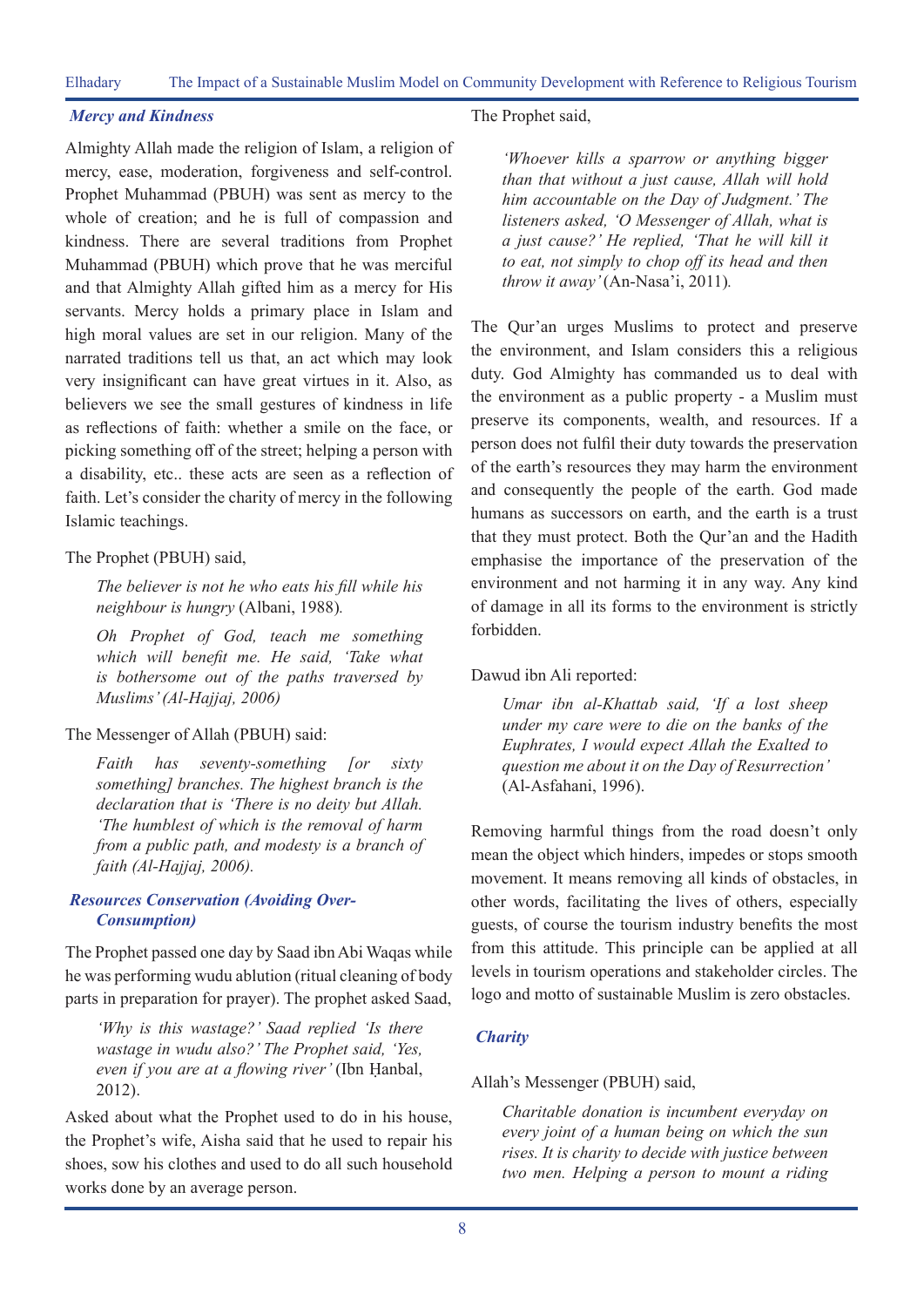*animal or putting his luggage over it is also almsgiving. Saying something good, every step taken towards offering the ritual prayer and clearing trouble from the road are also acts of charity (altruism). 'Reported Abu Huraira* (Al-Bukhari, 2003, Al-Hajjaj, 2006, Ibn Ḥanbal, 2012).

#### Allah's Messenger(PBUH) said:

*Every morning wherein the sun rises, a charitable donation is mandatory for every human being!* (Al-Bukhari, 2003).

#### It was asked:

*O Messenger of Allah! Whence can we manage charity resources?* 

#### He said:

*There are many doors to piety: reciting Allah's glorification* [tasbih]*; eulogizing His praise*  [tahmid]*, pronouncing His Supreme Greatness*  [takbir]*; declaring His Oneness* [tahlil]*; enjoining what is righteous and forbidding what is evil; removing the painful hurdles from the way; helping a deaf to listen; leading the poorsighted to his path; guiding the one seeking guidance; attending to the needs of the victims of injustice on his footsteps and helping the elderly disabled and physically debilitated—all are charities donated from your (contented and pleased) self* (Ibn Ḥanbal, 2012).

According to Abu Tharr: 'Allah's Messenger (PBUH) said:

*Your smiling in your brother's face is a charitable donation to your credit. Your enjoining what is right and forbidding what is wrong is a charitable donation to your credit. Your guiding the man who has lost his way is a charitable donation to your credit. Your leading the poorsighted man to his path is a charitable donation to your credit. Your clearing the stone, the thorn and the bone from the path is also a charitable donation to your credit. Your pouring from your pail into your brother's pail (too) is a charitable donation to your credit* (Al-Bukhari, 2003).

Prophet Muhammad said: A woman got into Hell-Fire because of a cat whom she had tied, and thus it could not eat, and she did not let it free so that it could devour the insects of the earth, until it died. (Muslim)

Abu Hurayra reported: The Messenger of Allah (PBUH) said,

*'A man suffered from thirst while he was walking on a journey. When he found a well, he climbed down into it and drank from it. Then he came out and saw a dog lolling its tongue from thirst and licking the ground. The man said: This dog has suffered thirst just as I have suffered from it. He climbed down into the well, filled his shoe with water, and caught it in his mouth as he climbed up. Then he gave the dog a drink. Allah appreciated this deed, so he forgave him'. They said, 'O Messenger of Allah, is there a reward for charity even for the animals?' The Prophet said, 'Yes, in every creature with a moist liver is a reward for charity'* (Al-Bukhari, 2003).

We have explored charity in its broadest sense. Charity can entail all of the following and more: enjoining what is right and forbidding what is wrong, guiding the person who has lost their way, leading the poor-sighted to their path, clearing the stone, the thorn and the bone from the path, etc.

One can clearly see that if charity in the above sense is the guideline for sustaining and developing communities, and the manual for tourism operators, and stakeholders the result will be true sustainability and the flourishing of tourism in general and religious tourism in particular.

### **Ihssan** *(Excellence)*

We shouldn't go without saying that the above would be more accessible and workable if all the previous deeds were initiated by the virtue of seeking *Ihsan* (perfection or excellence). Excellence is the quality assurance of the tourism sector including tourism operators, stakeholders, and everyone in the tourism industry. By excellence we mean excellence in acts of worship, excellence in transactions, excellence in treating animals, excellence in physical actions. We also mean excellence in worship of any kind, such as prayer, fasting, or pilgrimage or other performance, by completing the conditions and pillars of Islam and fulfilling the Sunnah and etiquette, and this is not done unless one observes God Almighty in everything one does. If this is done, one even feels as if they are seeing the Almighty or at least they feel that God Almighty is looking at them. So one acts in the required manner, and this is what the Messenger (PBUH) said: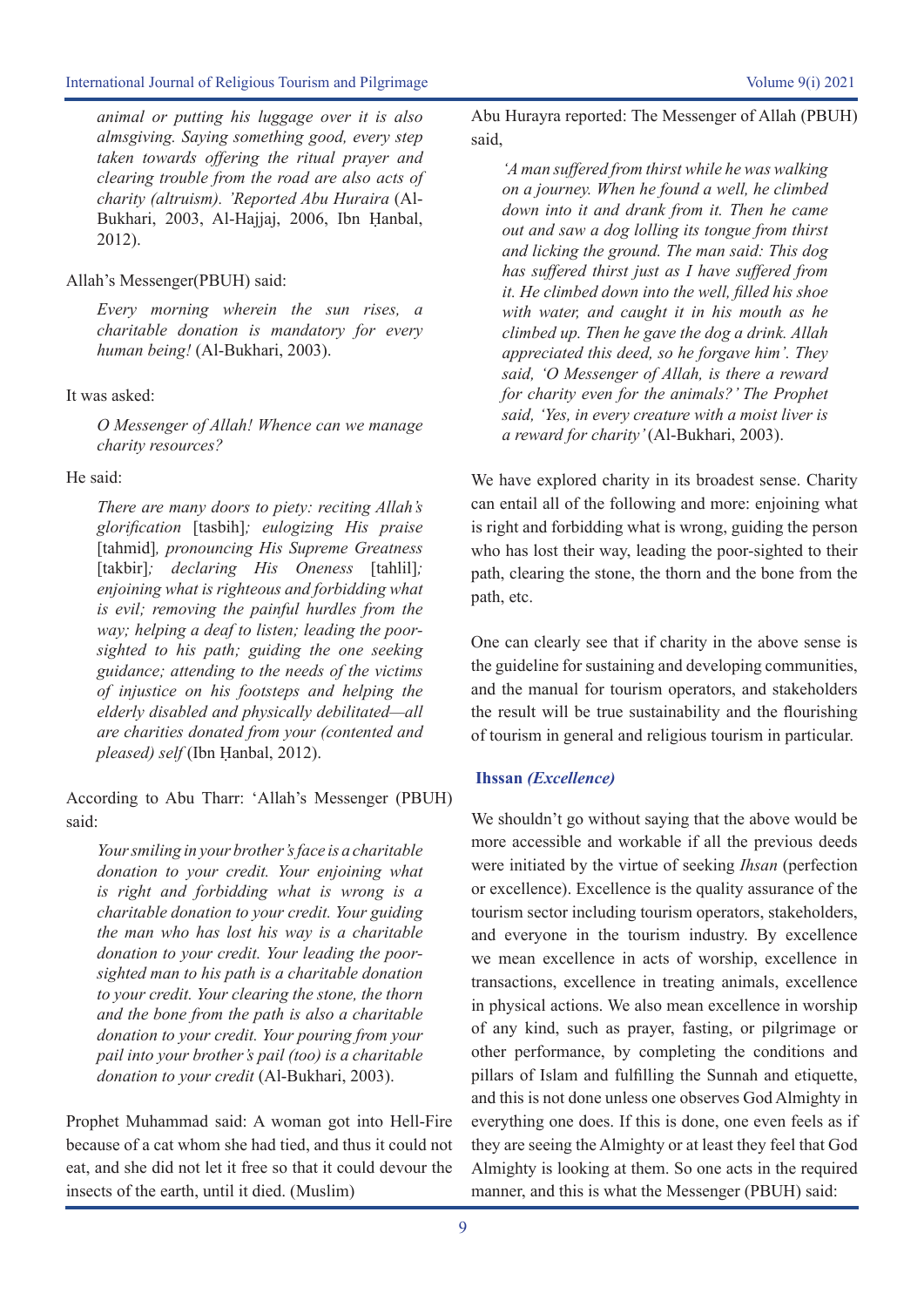Elhadary The Impact of a Sustainable Muslim Model on Community Development with Reference to Religious Tourism

*Ihsan is to worship God as if you see him, and if you cannot see Him, He sees you (Al-Bukhari, 2003).* 

Ihsan in relation to the general public is to be kind when talking to people, to treat them with courtesy, to guide them when they are misguided, to educate their ignorance, to recognise their rights, to be of benefit to them, and to not harm them.

Ihsan is for everything that surrounds you, including humans, animals, plants and inanimate objects. However, there is a further type of Ihsan that can affect the topic under discussion which is mastering work, mastering workmanship, and purifying all other acts from fraud, deception and lies.

*The good deed and the evil deed cannot be equal. Repel (the evil) with one which is better ... Allah orders the faithful believers to be patient at the time of anger, and to excuse those who treat them badly), then verily! He, between you whom and you there was enmity, (will become) as though he was a close friend. (Q41:34)*

# **Sustainable Muslim Model in Practice**

This study recommends that Al-Madinah in Saudi Arabia should become a prototype city to implement the SMM. The city has potential and its population are worthy to accept the challenge and to set an example for the rest of the world.

The assumptions in this paper are based on various authentic Hadith which could be applies to the virtue of Madinah. Besides, I have lived in the city during Hajj and I can state categorically that the people of Al-Madinah are friendly, pleasant, and amiable. More importantly, they love their city and I propose that if SMM was applied to their city they would spare no effort to make it a great success. So this paper is a call for Saudi authorities to set Madinah to be the first Islamic city to apply SMM. The study holds if this happens other world cities would follow suit. The choice of Madinah to be the first SMM is based on many Islamic teachings, and for the sake of completion I conclude with the following Hadith which describes the good nature of people of Madinah.

*Abu Hurayra heard the Messenger of Allah (PBUH) say, 'I was ordered to a town which will eat up towns. They used to say, 'Yathrib,' but it is Al-Madinah. It removes the bad people like the blacksmith's furnace removes impurities from the iron'* (Al-Bukhari, 2003).

# **Conclusion**

It is clear that the concept of goodliness in Islam as shown by Qur'anic verses and Hadiths instils into the minds and hearts of Muslims all that is necessary to make develop communities in a sustainable and protected manner. The amazing fact is that the message of sustainable communities was revealed fifteen centuries ago. This paper recommends that we present communities with their duties towards their fellow people as illustrated in Islamic teachings in order to maintain the goodliness and prosperity of everyone. The paper outlines a kind of action plan for promoting sustainable community and recommends it for implementation wherever needed.

The paper illustrates sustainable Islam as a spiritual act and a real integral part of the Islamic faith. It is a manifestation of the code of conduct presented in the Qur'an and Hadith. The respect and appreciation of values and virtues illustrated throughout this paper have impacts on sustainability and development of communities. Sustainability in its broadest sense should encompass tourism and religious tourism communities.

To sum up, the applicability of the Sustainable Muslim Model (SMM) is practical and has been applied in Hajj and Umrah rituals and procedures. SMM can be applied much more widely in Muslim and non-Muslim communities to promote the sustainability, and development of tourism communities.